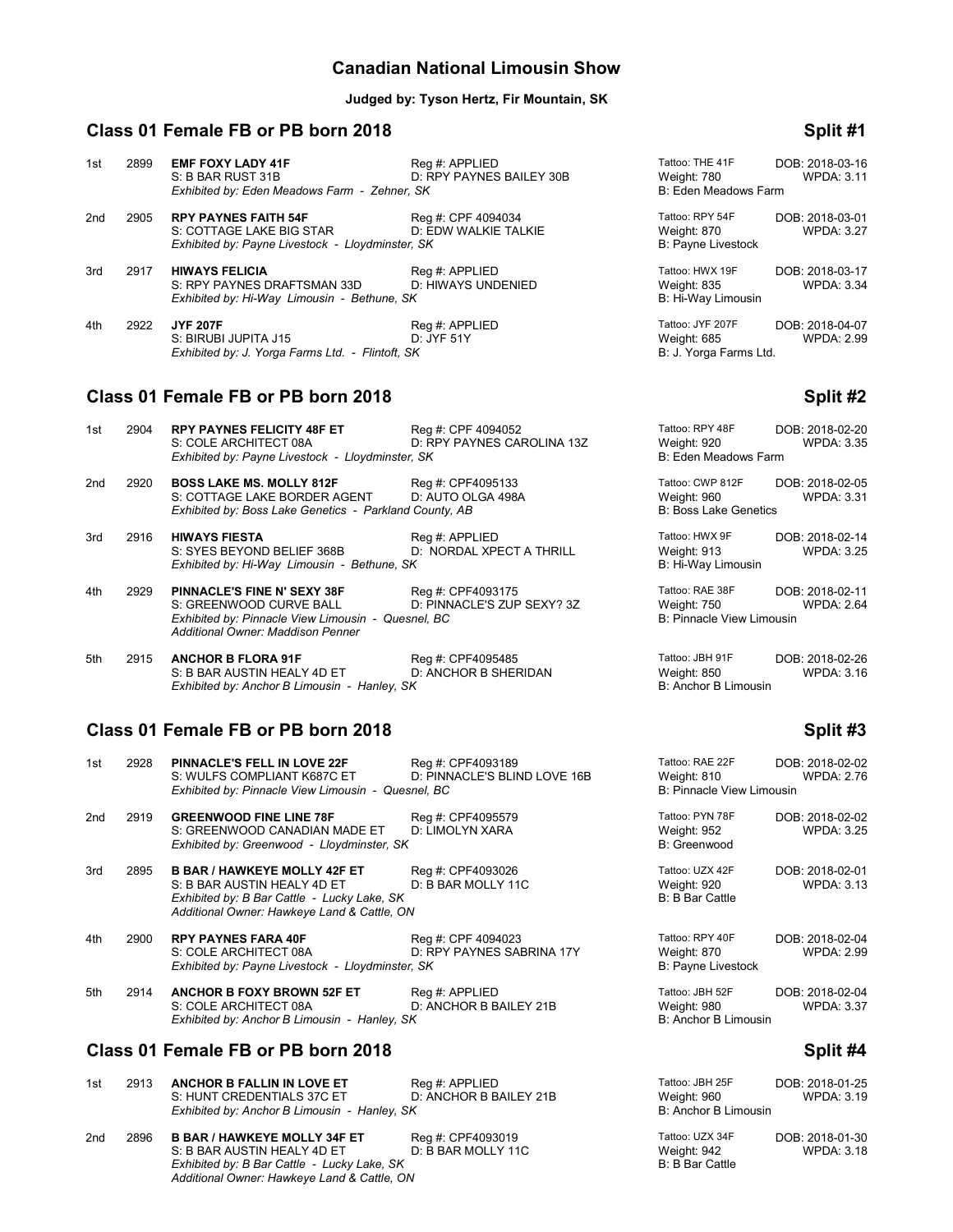| 3rd | 2924 | <b>HLC FARRAH 06F ET</b><br>S: IVY'S BUBBA WATSON HTZ24B<br>Exhibited by: Hewson Land & Cattle Company - Cut Knife, SK | Reg #: CPF4093424<br>D: B BAR POLLED UNIQUE | Tattoo: HEW 06F<br>Weight: 900<br><b>B:</b> B Bar Cattle | DOB: 2018-01-28<br>WPDA: 3.02        |
|-----|------|------------------------------------------------------------------------------------------------------------------------|---------------------------------------------|----------------------------------------------------------|--------------------------------------|
|     |      |                                                                                                                        |                                             |                                                          |                                      |
| 4th | 2906 | <b>NORTH PLAINS ZOEY 3F</b>                                                                                            | Reg #: CPF4095506                           | Tattoo: NPL 3F                                           | DOB: 2018-01-25                      |
|     |      | S: WULFS COMPLIANT K687C ET                                                                                            | D: EDW ZOEY                                 | Weight: 890                                              | <b>WPDA: 2.96</b>                    |
|     |      | Exhibited by: North Plains Limousin - Bethune, SK                                                                      |                                             | <b>B: North Plains Limousin</b>                          |                                      |
| 5th | 2923 | <b>HLC FUDGE 07F</b>                                                                                                   | Reg #: CPF4093425                           | Tattoo: HEW 07F                                          | DOB: 2018-01-28                      |
|     |      | S: B BAR SOOT 25B                                                                                                      | D: RCN COFFEE CRISP                         | Weight: 815                                              | <b>WPDA: 2.73</b>                    |
|     |      | Exhibited by: Hewson Land & Cattle Company - Cut Knife, SK                                                             |                                             | B: Hewson Land & Cattle                                  |                                      |
| 6th | 2909 | <b>DBCC FALLEN ANGEL 6F</b><br>S: B BAR SOOT 25B<br>Exhibited by: Double B Cattle Co - Unity, SK                       | Reg #: CPF4092673<br>D: MISS HEW CORRINE    | Tattoo: BBC 6F<br>Weight: 810<br>B: Double B Cattle Co   | DOB: 2018-01-31<br><b>WPDA: 2.75</b> |
|     |      |                                                                                                                        |                                             |                                                          |                                      |

### **Class 01 Female FB or PB born 2018 Split #5** Split #5

| 1st             | 2921 | <b>BOSS LAKE MS. MOLLY 814F</b>                        | Reg #: CPF4095132               | Tattoo: CWP 814F                 | DOB: 2018-01-21   |
|-----------------|------|--------------------------------------------------------|---------------------------------|----------------------------------|-------------------|
|                 |      | S: COTTAGE LAKE BORDER AGENT                           | D: AUTO OLGA 498A               | Weight: 840                      | <b>WPDA: 2.75</b> |
|                 |      | Exhibited by: Boss Lake Genetics - Parkland County, AB |                                 | <b>B: Boss Lake Genetics</b>     |                   |
| 2 <sub>nd</sub> | 2898 | <b>EMF FASCINATING DREAM 15F ET</b>                    | Req #: APPLIED                  | Tattoo: THE 15F                  | DOB: 2018-01-23   |
|                 |      | S: CFLX WILD CARD                                      | D: RPY PAYNES DREAM GIRL 26D ET | Weight: 926                      | <b>WPDA: 3.06</b> |
|                 |      | Exhibited by: Eden Meadows Farm - Zehner, SK           |                                 | B: Eden Meadows Farm             |                   |
| 3rd             | 2926 | <b>PINNACLE'S FRENCH KISSES 4F</b>                     | Reg #: CPF4093203               | Tattoo: RAE 4F                   | DOB: 2018-01-15   |
|                 |      | S: PINNACLE'S DONOVAN 49D                              | D: PINNACLE'S BUTTERFLY KISS    | Weight: 760                      | <b>WPDA: 2.44</b> |
|                 |      | Exhibited by: Pinnacle View Limousin - Quesnel, BC     |                                 | <b>B: Pinnacle View Limousin</b> |                   |

| 4th | 2927 | <b>PINNACLE'S FLASHY QUEEN 9F</b>                  | Reg #: CPF4093184            | Tattoo: RAE 9F            | DOB: 2018-01-23   |
|-----|------|----------------------------------------------------|------------------------------|---------------------------|-------------------|
|     |      | S: B BAR BENTLEY 8D                                | D: PINNACLE'S DRAMA QUEEN 8D | Weight: 800               | <b>WPDA: 2.64</b> |
|     |      | Exhibited by: Pinnacle View Limousin - Quesnel. BC |                              | B: Pinnacle View Limousin |                   |

## **Class 01 Female FB or PB born 2018 Split #6** Split #6

| 1st | 2908 DBCC FOOL'S GOLD 2F                       | Reg #: CPF4092669 | Tattoo: BBC 2F        | DOB: 2018-01-09   |
|-----|------------------------------------------------|-------------------|-----------------------|-------------------|
|     | S: GREENWOOD CANADIAN IMPACT ET D: MISS HEW 4Y |                   | Weight: 900           | <b>WPDA: 2.84</b> |
|     | Exhibited by: Double B Cattle Co - Unity, SK   |                   | B: Double B Cattle Co |                   |

| 2nd | 2902 RPY PAYNES FRAN 9F                          | Reg #: CPF 4094025      | Tattoo: RPY 9F     | DOB: 2018-01-06   |
|-----|--------------------------------------------------|-------------------------|--------------------|-------------------|
|     | S: RPY PAYNES DIESEL 37D                         | D: RPY PAYNES BIZZY 37B | Weight: 983        | <b>WPDA: 3.07</b> |
|     | Exhibited by: Payne Livestock - Lloydminster, SK |                         | B: Pavne Livestock |                   |

3rd 2907 **DBCC FRENCHMAID 1F** Reg #: CPF4092668 **Tattoo: BEC 1F Reg 15 CPF4092668** S: B BAR SOOT 25B **D**: RICHMOND WRIGLEY SRD 43W M D: RICHMOND WRIGLEY SRD 43W W.<br>B *Exhibited by: Double B Cattle Co - Unity, SK* 

4th 2912 **ANCHOR B FAITH HILL 6F** Reg #: CPF4095426 Tattoo: JBH 6F DOB: 2018-01-13<br>S: HUNT CREDENTIALS 37C ET D: ANCHOR B AVA 7A Weight: 930 WPDA: 2.97 S: HUNT CREDENTIALS 37C ET D: ANCHOR B AVA 7A Weight: 930<br>
Exhibited by: Anchor B Limousin - Hanley, SK B Anchor B Limousin *Exhibited by: Anchor B Limousin - Hanley, SK* 

5th 2911 **CJLA FOXY LADY 1F** Reg #: CPF4093328 Tattoo: CJLA 1F DOB: 2018-01-13<br>S: IVY'S BUBBA WATSON HTZ24B D: LIMOLYN COLETTE Weight: 900 WPDA: 2.88 S: IVY'S BUBBA WATSON HTZ24B D: LIMOLYN COLETTE Weight: 900<br>
Exhibited by: Canadian Junior Limousin Association - Wainwright, AB B: CJLA Donation Heifer *Exhibited by: Canadian Junior Limousin Association - Wainwright, AB* 

## **Class 02 Junior Division Calf Champion and Reserve Calf Champion Female**

| 1st | 2928 | <b>PINNACLE'S FELL IN LOVE 22F</b><br>S: WULFS COMPLIANT K687C ET<br>Exhibited by: Pinnacle View Limousin - Quesnel, BC | Reg #: CPF4093189<br>D: PINNACLE'S BLIND LOVE 16B | Tattoo: RAE 22F<br>Weight: 810<br>B: Pinnacle View Limousin | DOB: 2018-02-02<br>WPDA: 2.76 |
|-----|------|-------------------------------------------------------------------------------------------------------------------------|---------------------------------------------------|-------------------------------------------------------------|-------------------------------|
| 2nd | 2899 | <b>EMF FOXY LADY 41F</b>                                                                                                | Reg #: APPLIED                                    | Tattoo: THE 41F                                             | DOB: 2018-03-16               |
|     |      | S: B BAR RUST 31B                                                                                                       | D: RPY PAYNES BAILEY 30B                          | Weight: 780                                                 | WPDA: 3.11                    |
|     |      | Exhibited by: Eden Meadows Farm - Zehner, SK                                                                            |                                                   | B: Eden Meadows Farm                                        |                               |

## **Class 03 Senior Division Calf Champion and Reserve Calf Champion Female**

| 1st | 2921 | <b>BOSS LAKE MS. MOLLY 814F</b><br>S: COTTAGE LAKE BORDER AGENT | Reg #: CPF4095132<br>D: AUTO OLGA 498A   | Tattoo: CWP 814F<br>Weight: 840 | DOB: 2018-01-21<br>WPDA: 2.75 |
|-----|------|-----------------------------------------------------------------|------------------------------------------|---------------------------------|-------------------------------|
|     |      | Exhibited by: Boss Lake Genetics - Parkland County, AB          |                                          | <b>B: Boss Lake Genetics</b>    |                               |
| 2nd | 2913 | ANCHOR B FALLIN IN LOVE ET<br>S: HUNT CREDENTIALS 37C ET        | Reg #: APPLIED<br>D: ANCHOR B BAILEY 21B | Tattoo: JBH 25F<br>Weight: 960  | DOB: 2018-01-25<br>WPDA: 3.19 |

| 2913 | ANCHOR B FALLIN IN LOVE ET                   | Reg #: APPLIED         |
|------|----------------------------------------------|------------------------|
|      | S: HUNT CREDENTIALS 37C ET                   | D: ANCHOR B BAILEY 21B |
|      | Exhibited by: Anchor B Limousin - Hanley, SK |                        |

**B: Anchor B Limousin** 

| attoo: BBC 2F<br>Veight: 900<br>: Double B Cattle Co | DOB: 2018-01-09<br><b>WPDA: 2.84</b> |
|------------------------------------------------------|--------------------------------------|
| attoo: RPY 9F<br>Veight: 983<br>: Payne Livestock    | DOB: 2018-01-06<br><b>WPDA: 3.07</b> |
| attoo: BBC 1F<br>Veight: 850<br>: Double B Cattle Co | DOB: 2018-01-08<br><b>WPDA: 2.67</b> |

Tattoo: RAE 9F<br>Weight: 800 **PINNACLE 884** WPDA: 2.64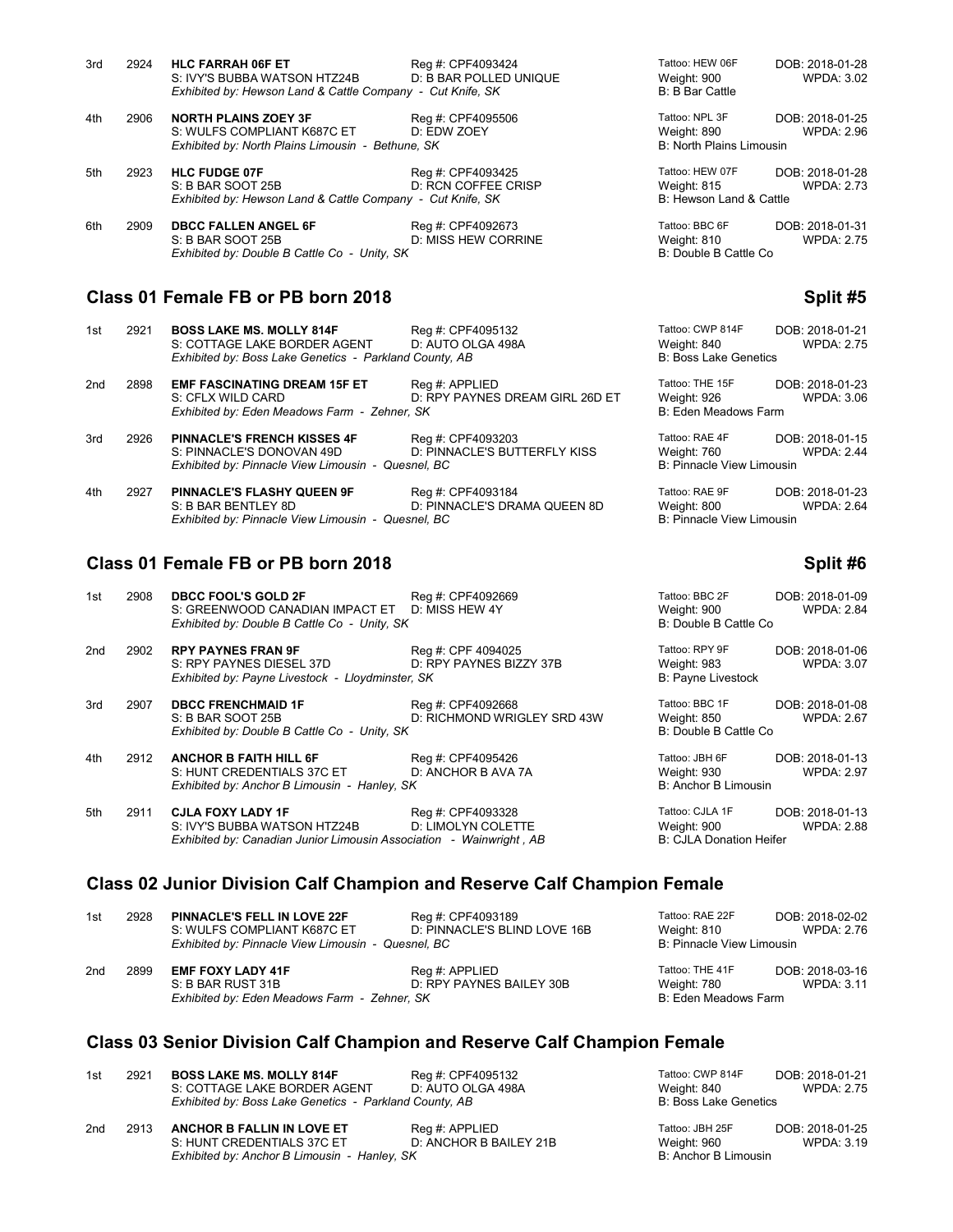# 1st 2931 **RPY PAYNES EMILY 72E** Reg #: CPF 4091460 Tattoo: RPY 72E DOB: 2017-12-14<br>S: HUNT CREDENTIALS 37C ET D: RPY PAYNES ROXY 13Y Weight: 1007 WPDA: 2.94 S: HUNT CREDENTIALS 37C ET 
D: RPY PAYNES ROXY 13Y 
D: POSTAGENTIALS 1007
B: Payne Livestock - Lloydminster, SK
B: Payne Livestock

D: The Distribited by: Payne Livestock - Lloydminster, SK

D: RAMINITED 1999 B: Payne Live *Exhibited by: Payne Livestock - Lloydminster, SK* 2nd 2930 **JYF EMBRACE 504E** Reg #: CPF4089873 Tattoo: JYF 504E DOB: 2017-09-05 S: BIRUBI JUPITA J15 D: JYF APRICOT 89A Weight: 1137<br>Exhibited by: J. Yorga Farms Ltd. - Flintoft, SK B: 2. Yorga Farms Ltd. *Exhibited by: J. Yorga Farms Ltd. - Flintoft, SK* **Class 05 Female FB or PB born Jan 1- Aug 31, 2017 Split #1** 1st 2933 **RCN EYE CANDY** Reg #: CPF4089482 Tattoo: RCN 719E DOB: 2017-01-05<br>S: PLNS POLLED ABRAHAM D: CREENWOOD PLD YAHOO Weight: 1583 WPDA: 2.31 D: GREENWOOD PLD YAHOO

|                 |      | Exhibited by: Todd & Jay-Dean Smyth - Roblin, MB<br>Additional Owner: Jules Smyth                                             |                                                       | <b>B: RCN Livestock</b>                                             |                                      |
|-----------------|------|-------------------------------------------------------------------------------------------------------------------------------|-------------------------------------------------------|---------------------------------------------------------------------|--------------------------------------|
| 2 <sub>nd</sub> | 2935 | <b>ANCHOR B EVA 26E</b><br>S: GREENWOOD CANADIAN IMPACT ET D: ANCHOR B AVA 7A<br>Exhibited by: Anchor B Limousin - Hanley, SK | Reg #: CPF4089507                                     | Tattoo: JBH 26E<br>Weight: 1392<br>B: Anchor B Limousin             | DOB: 2017-02-03<br><b>WPDA: 2.12</b> |
| 3rd             | 2934 | <b>PINNACLE'S EYE FOR LOVE 14E</b><br>S: PINNACLE'S CRUSHIN IT 18C ET<br>Exhibited by: Pinnacle View Limousin - Quesnel, BC   | Reg #: CPF4086586<br>D: PINNACLE'S BLIND LOVE 16B     | Tattoo: RAE 14E<br>Weight: 1420<br><b>B: Pinnacle View Limousin</b> | DOB: 2017-01-29<br>WPDA: 2.15        |
| 4th             | 2937 | <b>NORTH PLAINS EUPHORIA</b><br>S: SYES BEYOND BELIEF<br>Exhibited by: Hi-Way Limousin - Bethune, SK                          | Reg #: CPF4089996<br>D: RPY PAYNES CHELSEA 21Z        | Tattoo: NPL 11E<br>Weight: 1577<br><b>B: North Plains Limousin</b>  | DOB: 2017-03-18<br><b>WPDA: 2.57</b> |
| 5th             | 2936 | <b>GREENWOOD ELASTIC HEART</b><br>S: COLE ARCHITECT 08A                                                                       | Reg #: CPF4089831<br>D: GREENWOOD CALIFORNIA DREAM ET | Tattoo: PYN 82E<br>Weight: 1500                                     | DOB: 2017-02-22<br><b>WPDA: 2.35</b> |

# Exhibited by: Anchor B Limousin - Hanley, SK B: Scott & Jackie Payne

## **Class 06 Junior Champion and Reserve Junior Champion Female**

| 1st | 2931 | <b>RPY PAYNES EMILY 72E</b><br>S: HUNT CREDENTIALS 37C ET<br>Exhibited by: Payne Livestock - Lloydminster, SK | Reg #: CPF 4091460<br>D: RPY PAYNES ROXY 13Y | Tattoo: RPY 72E<br>Weight: 1007<br><b>B: Payne Livestock</b> | DOB: 2017-12-14<br><b>WPDA: 2.94</b> |
|-----|------|---------------------------------------------------------------------------------------------------------------|----------------------------------------------|--------------------------------------------------------------|--------------------------------------|
| 2nd | 2933 | <b>RCN EYE CANDY</b>                                                                                          | Reg #: CPF4089482                            | Tattoo: RCN 719E                                             | DOB: 2017-01-05                      |

S: PLNS POLLED ABRAHAM D: GREENWOOD PLD YAHOO Weight: 1583 WPDA: 2.31<br>
Exhibited by: Todd & Jay-Dean Smyth - Roblin, MB C WAHOO B: RCN Livestock *Exhibited by: Todd & Jay-Dean Smyth - Roblin, MB Additional Owner: Jules Smyth*

## **Class 07 Female FB or PB (with 2018 tattooed calf) born in 2016 Split #1**

| 1st | 2938 | <b>TWD DIRTY DANCER</b>                          | Reg #: CPF4082502         | Tattoo: TWD 29D        | DOB: 2016-02-07   |
|-----|------|--------------------------------------------------|---------------------------|------------------------|-------------------|
|     |      | S: GREENWOOD PLD ZEPPLIN                         | D: DIAMOND TY-NOT THX 60Y | Weight: 1583           | <b>WPDA: 1.55</b> |
|     |      |                                                  |                           | B: Diamond T Limousin  |                   |
|     |      | <b>Calf at Side: CHL FIRESTONE</b>               | Reg #:CPM4094313          | Tattoo: CZH 14F        | DOB: 2018-02-06   |
|     |      | S: B BAR EL CAMINO 24D                           | Sex: Male                 | Weight: 875            | <b>WPDA: 3.03</b> |
|     |      | Exhibited by: Clay Hills Livestock - Harding, MB |                           | B: Clay Hills Limousin |                   |

### **Class 08 Female FB or PB (with 2018 tattooed calf) born in 2015 or earlier**

| 1st | 2940 | <b>GREENWOOD PLD ALLY 702A</b>                                | Reg #: CPF0218158          | Tattoo: PYN 702A          | DOB: 2013-01-15   |
|-----|------|---------------------------------------------------------------|----------------------------|---------------------------|-------------------|
|     |      | S: EXLR TOTAL IMPACT 054T                                     | D: EF TICKLE MY FANCY 570T | Weight: 1980              | WPDA: 0.93        |
|     |      |                                                               |                            | B: Koyle Farms            |                   |
|     |      | Calf at Side: GREENWOOD FLICK PYN<br>62F                      | Reg #:CPF4094715           | Tattoo: PYN 62F           | DOB: 2018-01-16   |
|     |      | S: GREENWOOD CANADIAN MADE ET                                 | Sex: Female                | Weight: 1,010             | <b>WPDA: 3.26</b> |
|     |      | Exhibited by: Greenwood - Lloydminster, SK                    |                            | B: Greenwood              |                   |
| 2nd | 2939 | <b>HSF ZENA</b>                                               | Reg #: CPF 0211202         | Tattoo: TCM 249Z          | DOB: 2012-10-13   |
|     |      | S: MAGS WAR ADMIRAL                                           | D: TMCK COLE 141U          | Weight: 1750              | <b>WPDA: 0.78</b> |
|     |      |                                                               |                            | B: Timothy C. Matthews    |                   |
|     |      | Calf at Side: RPY PAYNES FASCINATION Req #:CPF 4094312<br>32F |                            | Tattoo: RPY 32F           | DOB: 2018-01-28   |
|     |      | S: COLE ARCHITECT 08A                                         | Sex: Female                | Weight: 985               | <b>WPDA: 3.31</b> |
|     |      | Exhibited by: Payne Livestock - Lloydminster, SK              |                            | <b>B: Payne Livestock</b> |                   |

**Split #1**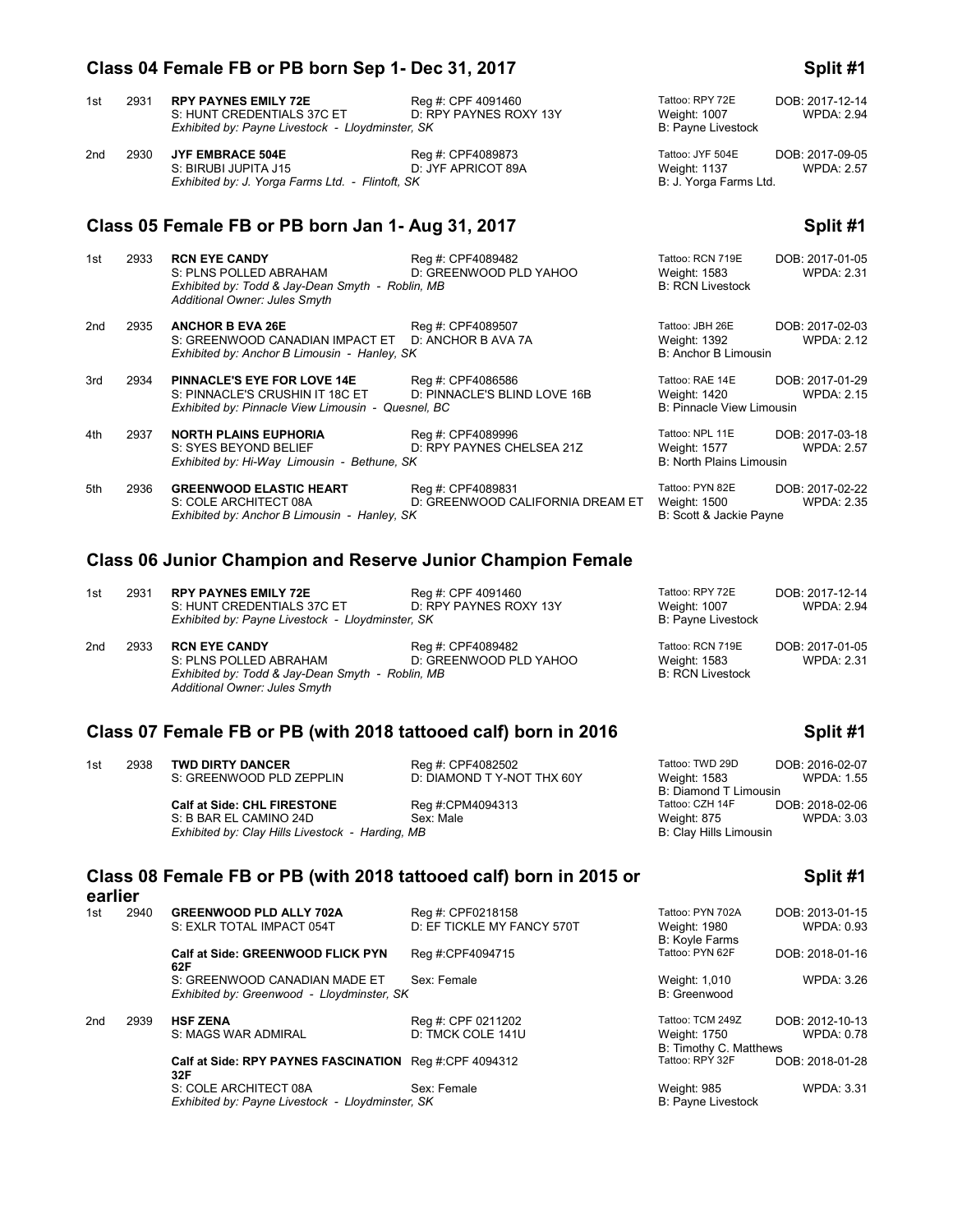## **Class 09 Senior Champion and Reserve Senior Champion Female**

| 1st | 2940 | <b>GREENWOOD PLD ALLY 702A</b><br>S: EXLR TOTAL IMPACT 054T                 | Reg #: CPF0218158<br>D: EF TICKLE MY FANCY 570T | Tattoo: PYN 702A<br>Weight: 1980                           | DOB: 2013-01-15<br><b>WPDA: 0.93</b> |
|-----|------|-----------------------------------------------------------------------------|-------------------------------------------------|------------------------------------------------------------|--------------------------------------|
|     |      | Calf at Side: GREENWOOD FLICK PYN<br>62F                                    | Reg #:CPF4094715                                | <b>B: Koyle Farms</b><br>Tattoo: PYN 62F                   | DOB: 2018-01-16                      |
|     |      | S: GREENWOOD CANADIAN MADE ET<br>Exhibited by: Greenwood - Lloydminster, SK | Sex: Female                                     | Weight: 1,010<br>B: Greenwood                              | <b>WPDA: 3.26</b>                    |
| 2nd | 2939 | <b>HSF ZENA</b><br>S: MAGS WAR ADMIRAL                                      | Reg #: CPF 0211202<br>D: TMCK COLE 141U         | Tattoo: TCM 249Z<br>Weight: 1750<br>B: Timothy C. Matthews | DOB: 2012-10-13<br><b>WPDA: 0.78</b> |
|     |      | Calf at Side: RPY PAYNES FASCINATION Req #:CPF 4094312<br>32F               |                                                 | Tattoo: RPY 32F                                            | DOB: 2018-01-28                      |
|     |      | S: COLE ARCHITECT 08A<br>Exhibited by: Payne Livestock - Lloydminster, SK   | Sex: Female                                     | Weight: 985<br><b>B: Payne Livestock</b>                   | <b>WPDA: 3.31</b>                    |

## **Class 10 Grand Champion and Reserve Grand Champion Female**

| 1st             | 2940 | <b>GREENWOOD PLD ALLY 702A</b><br>S: EXLR TOTAL IMPACT 054T                 | Reg #: CPF0218158<br>D: EF TICKLE MY FANCY 570T | Tattoo: PYN 702A<br>Weight: 1980                           | DOB: 2013-01-15<br>WPDA: 0.93 |
|-----------------|------|-----------------------------------------------------------------------------|-------------------------------------------------|------------------------------------------------------------|-------------------------------|
|                 |      | Calf at Side: GREENWOOD FLICK PYN<br>62F                                    | Reg #:CPF4094715                                | B: Koyle Farms<br>Tattoo: PYN 62F                          | DOB: 2018-01-16               |
|                 |      | S: GREENWOOD CANADIAN MADE ET<br>Exhibited by: Greenwood - Lloydminster, SK | Sex: Female                                     | Weight: 1,010<br>B: Greenwood                              | WPDA: 3.26                    |
| 2 <sub>nd</sub> | 2939 | <b>HSF ZENA</b><br>S: MAGS WAR ADMIRAL                                      | Reg #: CPF 0211202<br>D: TMCK COLE 141U         | Tattoo: TCM 249Z<br>Weight: 1750<br>B: Timothy C. Matthews | DOB: 2012-10-13<br>WPDA: 0.78 |
|                 |      | Calf at Side: RPY PAYNES FASCINATION Req #:CPF 4094312<br>32F               |                                                 | Tattoo: RPY 32F                                            | DOB: 2018-01-28               |
|                 |      | S: COLE ARCHITECT 08A<br>Exhibited by: Payne Livestock - Lloydminster, SK   | Sex: Female                                     | Weight: 985<br><b>B: Payne Livestock</b>                   | WPDA: 3.31                    |

## **Class 11 Bull FB or PB born 2018 Split #1**

| 1st | 2942 | <b>B BAR / HAWKEYE HULK 45F ET</b><br>S: RICHMOND ZODIAC SRD 29Z<br>Exhibited by: B Bar Cattle - Lucky Lake, SK<br>Additional Owner: Hawkeye Land & Cattle, ON | Reg #: CPM4092984<br>D: B BAR FOXTROT 21B    | Tattoo: UZX 45F<br>Weight: 1046<br><b>B:</b> B Bar Cattle | DOB: 2018-02-04<br>WPDA: 3.59        |
|-----|------|----------------------------------------------------------------------------------------------------------------------------------------------------------------|----------------------------------------------|-----------------------------------------------------------|--------------------------------------|
| 2nd | 2952 | <b>EMF FRESH PRINCE 25F ET</b><br>S: RPY PAYNES DIESEL 37D<br>Exhibited by: Eden Meadows Farm - Zehner, SK                                                     | Reg #: APPLIED<br>D: RPY PAYNES CAROLINA 13Z | Tattoo: THE 25F<br>Weight: 903<br>B: Eden Meadows Farm    | DOB: 2018-02-18<br>WPDA: 3.26        |
| 3rd | 2943 | <b>HIWAYS FINE TUNED ET</b><br>S: SYES BEYOND BELIEF 368B<br>Exhibited by: Hi-Way Limousin - Bethune, SK                                                       | Reg #: APPLIED<br>D: ANCHOR B KARMA 226Y     | Tattoo: HWX8E<br>Weight: 1208<br>B: Hi-Way Limousin       | DOB: 2018-02-12<br><b>WPDA: 4.27</b> |

## **Class 11 Bull FB or PB born 2018 Split #2 Split #2**

| 1st             | 2944 | <b>HLC DBCC FLATLINER 05F ET</b>                 | Reg #: CPM4093423          | Tattoo: HEW 05F       | DOB: 2018-01-28   |
|-----------------|------|--------------------------------------------------|----------------------------|-----------------------|-------------------|
|                 |      | S: IVY'S BUBBA WATSON HTZ24B                     | D: B BAR POLLED UNIQUE     | Weight: 1055          | <b>WPDA: 3.54</b> |
|                 |      | Exhibited by: Double B Cattle Co - Unity, SK     |                            | B: Double B Cattle Co |                   |
|                 |      | Additional Owner: Hewson Land & Cattle Co        |                            |                       |                   |
| 2 <sub>nd</sub> | 2948 | <b>RPY PAYNES FLINT 29F</b>                      | Reg #: CPM 4094050         | Tattoo: RPY 29F       | DOB: 2018-01-28   |
|                 |      | S: COLE ARCHITECT 08A                            | D: RPY PAYNES CAROLINA 13Z | Weight: 1130          | WPDA: 3.79        |
|                 |      | Exhibited by: Payne Livestock - Lloydminster, SK |                            | B: Eden Meadows Farm  |                   |
| 3rd             | 2951 | <b>EMF FINAL DESTINATION 16F ET</b>              | Reg #: APPLIED             | Tattoo: THE 16F       | DOB: 2018-01-28   |
|                 |      | S: COLE ARCHITECT 08A                            | D: RPY PAYNES CAROLINA 13Z | Weight: 1065          | <b>WPDA: 3.57</b> |
|                 |      | Exhibited by: Eden Meadows Farm - Zehner, SK     |                            | B: Eden Meadows Farm  |                   |

## **Class 11 Bull FB or PB born 2018 Split #3 Split #3**

| 1st | 2947 | <b>RPY PAYNES CRUSHER 25F</b><br>S: RPY PAYNES DIESEL 37D<br>Exhibited by: Payne Livestock - Lloydminster, SK | Reg #: CPM 4094068<br>D: EDW BEACH BODY  | Tattoo: RPY 25F<br>Weight: 1250<br>B: Payne Livestock | DOB: 2018-01-18<br>WPDA: 4.06        |
|-----|------|---------------------------------------------------------------------------------------------------------------|------------------------------------------|-------------------------------------------------------|--------------------------------------|
| 2nd | 2941 | <b>B BAR SILVERBACK 5F</b><br>S: COLE ARCHITECT 08A<br>Exhibited by: B Bar Cattle - Lucky Lake, SK            | Reg #: CPM4092938<br>D: B BAR NICOLE 13C | Tattoo: UZX 5F<br>Weight: 1180<br>B: B Bar Cattle     | DOB: 2018-01-10<br><b>WPDA: 3.73</b> |

| DUD. ZU 10-01-20  |
|-------------------|
| <b>WPDA: 3.57</b> |
| den Meadows Farm  |
|                   |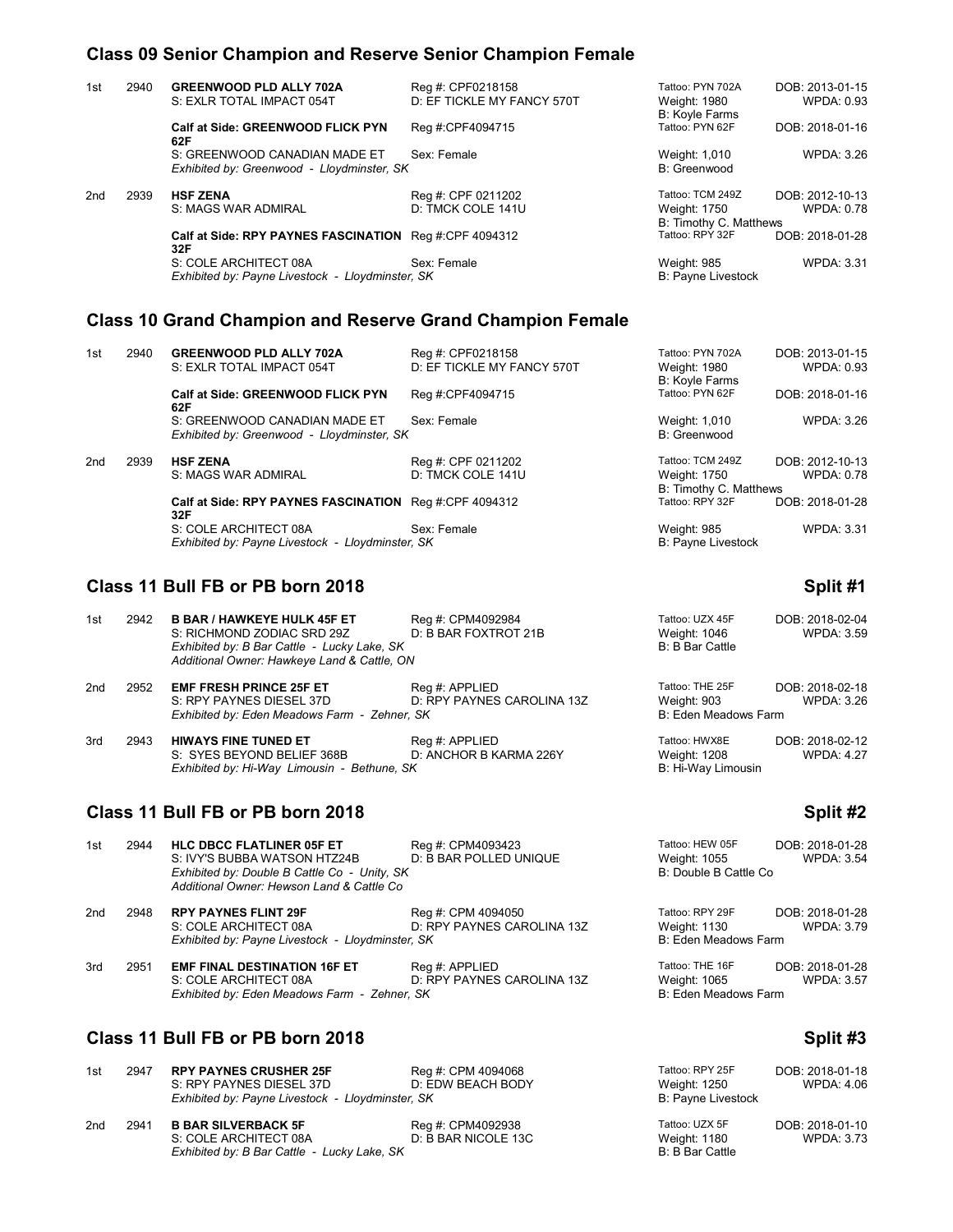| 3rd | 2946 | <b>RPY PAYNES FARLEY 13F ET</b><br>S: RPY PAYNES DIESEL 37D<br>Exhibited by: Payne Livestock - Lloydminster, SK   | Reg #: CPM 4094044<br>D: RPY PAYNES WALLFLOWER 46W | Tattoo: RPY 13F<br>Weight: 1260<br><b>B: Payne Livestock</b>    | DOB: 2018-01-09<br><b>WPDA: 3.97</b> |
|-----|------|-------------------------------------------------------------------------------------------------------------------|----------------------------------------------------|-----------------------------------------------------------------|--------------------------------------|
|     | 2950 | <b>EMF FREE THROW 13F ET</b><br>S: CFLX WILD CARD<br>Exhibited by: Eden Meadows Farm - Zehner, SK                 | Reg #: APPLIED<br>D: RPY PAYNES DREAM GIRL 26D ET  | Tattoo: THE 13F<br>Weight: 1090<br>B: Eden Meadows Farm         | DOB: 2018-01-20<br><b>WPDA: 3.56</b> |
|     |      | Class 11 Bull FB or PB born 2018                                                                                  |                                                    |                                                                 | Split #4                             |
| 1st | 2956 | <b>GREENWOOD FERNANDO PYN 704F ET</b><br>S: HUNT CREDENTIALS 37C ET<br>Exhibited by: Greenwood - Lloydminster, SK | Reg #: URM4095229<br>D: GREENWOOD YOUNG&RESTLESS   | Tattoo: PYN 704F<br>Weight: 1150<br>B: Greenwood                | DOB: 2018-01-08<br><b>WPDA: 3.62</b> |
| 2nd | 2945 | <b>RPY PAYNES SLAYER 3F</b><br>S: HUNT CREDENTIALS 37C ET<br>Exhibited by: Payne Livestock - Lloydminster, SK     | Reg #: CPM 4094063<br>D: RPY PAYNES DEMI 54D       | Tattoo: RPY 3F<br>Weight: 1302<br><b>B: Payne Livestock</b>     | DOB: 2018-01-03<br><b>WPDA: 4.03</b> |
| 3rd | 2955 | <b>MARTENS FARM BOY 40F ET</b><br>S: B BAR SLATE 17C<br>Exhibited by: Martens Livestock - Strasbourg, SK          | Reg #: APPLIED<br>D: B BAR URBAN GIRL 2B           | Tattoo: MCC 40F<br>Weight: 1178<br>B: Eric Martens/B Bar Cattle | DOB: 2018-01-05<br><b>WPDA: 3.67</b> |
| 4th | 2954 | <b>MARTENS FURY 39F</b><br>S: B BAR SOOT 25B<br>Exhibited by: Martens Livestock - Strasbourg, SK                  | Reg #: CPM4092296<br>D: B BAR NICOLE 23D           | Tattoo: MCC 39F<br>Weight: 1138<br><b>B: Eric Martens</b>       | DOB: 2018-01-01<br><b>WPDA: 3.50</b> |
|     |      |                                                                                                                   |                                                    |                                                                 |                                      |

### **Class 12 Junior Division Calf Champion and Reserve Calf Champion Bull**

| 1st | 2944 | <b>HLC DBCC FLATLINER 05F ET</b><br>S: IVY'S BUBBA WATSON HTZ24B<br>Exhibited by: Double B Cattle Co - Unity, SK<br>Additional Owner: Hewson Land & Cattle Co  | Reg #: CPM4093423<br>D: B BAR POLLED UNIQUE | Tattoo: HEW 05F<br>Weight: 1055<br>B: Double B Cattle Co | DOB: 2018-01-28<br>WPDA: 3.54 |
|-----|------|----------------------------------------------------------------------------------------------------------------------------------------------------------------|---------------------------------------------|----------------------------------------------------------|-------------------------------|
| 2nd | 2942 | <b>B BAR / HAWKEYE HULK 45F ET</b><br>S: RICHMOND ZODIAC SRD 29Z<br>Exhibited by: B Bar Cattle - Lucky Lake, SK<br>Additional Owner: Hawkeye Land & Cattle, ON | Reg #: CPM4092984<br>D: B BAR FOXTROT 21B   | Tattoo: UZX 45F<br>Weight: 1046<br>B: B Bar Cattle       | DOB: 2018-02-04<br>WPDA: 3.59 |

### **Class 13 Senior Division Calf Champion and Reserve Calf Champion Bull**

| 1st | 2947 | <b>RPY PAYNES CRUSHER 25F</b><br>S: RPY PAYNES DIESEL 37D<br>Exhibited by: Payne Livestock - Lloydminster, SK     | Reg #: CPM 4094068<br>D: EDW BEACH BODY          | Tattoo: RPY 25F<br>Weight: 1250<br>B: Payne Livestock | DOB: 2018-01-18<br>WPDA: 4.06 |
|-----|------|-------------------------------------------------------------------------------------------------------------------|--------------------------------------------------|-------------------------------------------------------|-------------------------------|
| 2nd | 2956 | <b>GREENWOOD FERNANDO PYN 704F ET</b><br>S: HUNT CREDENTIALS 37C ET<br>Exhibited by: Greenwood - Lloydminster, SK | Reg #: URM4095229<br>D: GREENWOOD YOUNG&RESTLESS | Tattoo: PYN 704F<br>Weight: 1150<br>B: Greenwood      | DOB: 2018-01-08<br>WPDA: 3.62 |

### **Class 14 Bull FB or PB born Sep 1- Dec 31, 2017 Split #1**

| 1st | 2960 | <b>RPY PAYNES EVEREADY 73E</b><br>S: HUNT CREDENTIALS 37C ET<br>Exhibited by: Payne Livestock - Lloydminster, SK | Reg #: CPM 4091462<br>D: JAYMARANDY APHRODITE  | Tattoo: RPY 73E<br>Weight: 1351<br><b>B: Payne Livestock</b> | DOB: 2017-12-16<br><b>WPDA: 3.96</b> |
|-----|------|------------------------------------------------------------------------------------------------------------------|------------------------------------------------|--------------------------------------------------------------|--------------------------------------|
| 2nd | 2958 | <b>JYF EXTRA CHUNK 518E</b><br>S: JYF CHUNK 35C<br>Exhibited by: J. Yorga Farms Ltd. - Flintoft, SK              | Reg #: CPM4089887<br>D: TMF MISS 118W          | Tattoo: JYF 518E<br>Weight: 1275<br>B: J. Yorga Farms Ltd.   | DOB: 2017-09-18<br><b>WPDA: 2.97</b> |
| 3rd | 2957 | JYF BIG CHUNK 510E<br>S: JYF CHUNK 35C<br>Exhibited by: J. Yorga Farms Ltd. - Flintoft, SK                       | Reg #: CPM4089880<br>D: TMF MISS 175U          | Tattoo: JYF 510E<br>Weight: 1360<br>B: J. Yorga Farms Ltd.   | DOB: 2017-09-12<br><b>WPDA: 3.12</b> |
| 4th | 2959 | JYF ENTITY 524E<br>S: SYC CACHE 528C<br>Exhibited by: J. Yorga Farms Ltd. - Flintoft, SK                         | Reg #: CPM4089892<br>D: JYF MISS FLINTOFT 507C | Tattoo: JYF 524E<br>Weight: 1375<br>B: J. Yorga Farms Ltd.   | DOB: 2017-09-30<br><b>WPDA: 3.29</b> |

## **Class 15 Bull FB or PB born Jan 1- Aug 31, 2017 Split #1**

| 1st             | 2963                                         | <b>GREENWOOD ELECTRIC IMPACT ET</b><br>S: GREENWOOD CANADIAN IMPACT ET<br>Exhibited by: Greenwood - Lloydminster, SK | Rea #: CPM4089346<br>D: GREENWOOD YOUNG&RESTLESS | Tattoo: PYN 707E<br>Weight: 1896<br>B: Greenwood | DOB: 2017-01-26<br><b>WPDA: 2.85</b> |
|-----------------|----------------------------------------------|----------------------------------------------------------------------------------------------------------------------|--------------------------------------------------|--------------------------------------------------|--------------------------------------|
| 2 <sub>nd</sub> | 2962                                         | <b>EMF EITHER WAY 15E</b>                                                                                            | Reg #: CPM4088306                                | Tattoo: THE 15E                                  | DOB: 2017-01-30                      |
|                 |                                              | S: GREENWOOD CANADIAN IMPACT ET D: EMF WINE AND ROSES                                                                |                                                  | Weight: 1910                                     | <b>WPDA: 2.89</b>                    |
|                 | Exhibited by: Eden Meadows Farm - Zehner, SK |                                                                                                                      |                                                  | B: Eden Meadows Farm                             |                                      |

|  | Split #1 |
|--|----------|
|  |          |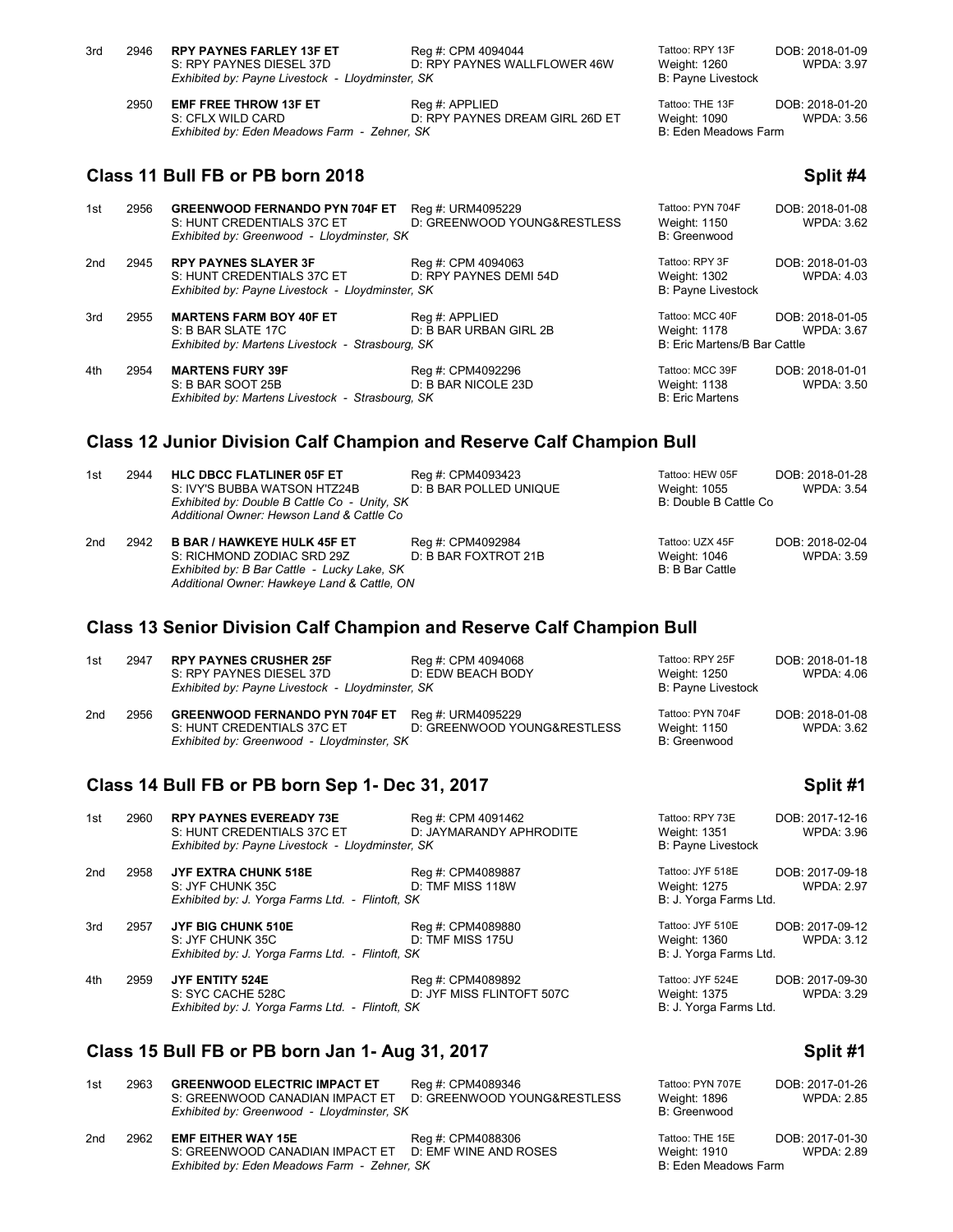| 3rd                                                              | 2961                                                             | <b>PINNACLE'S ENVY 17E</b><br>S: PINNACLE'S CRUSHIN IT 18C ET<br>Exhibited by: Pinnacle View Limousin - Quesnel, BC                                                                         | Reg #: CPM4086588<br>D: TMF MISS 2X              | Tattoo: RAE 17E<br>Weight: 1950<br><b>B: Pinnacle View Limousin</b>     | DOB: 2017-01-30<br><b>WPDA: 2.95</b> |  |
|------------------------------------------------------------------|------------------------------------------------------------------|---------------------------------------------------------------------------------------------------------------------------------------------------------------------------------------------|--------------------------------------------------|-------------------------------------------------------------------------|--------------------------------------|--|
|                                                                  | <b>Class 16 Junior Champion and Reserve Junior Champion Bull</b> |                                                                                                                                                                                             |                                                  |                                                                         |                                      |  |
| 1st                                                              | 2963                                                             | <b>GREENWOOD ELECTRIC IMPACT ET</b><br>S: GREENWOOD CANADIAN IMPACT ET<br>Exhibited by: Greenwood - Lloydminster, SK                                                                        | Reg #: CPM4089346<br>D: GREENWOOD YOUNG&RESTLESS | Tattoo: PYN 707E<br>Weight: 1896<br>B: Greenwood                        | DOB: 2017-01-26<br><b>WPDA: 2.85</b> |  |
| 2nd                                                              | 2960                                                             | <b>RPY PAYNES EVEREADY 73E</b><br>S: HUNT CREDENTIALS 37C ET<br>Exhibited by: Payne Livestock - Lloydminster, SK                                                                            | Reg #: CPM 4091462<br>D: JAYMARANDY APHRODITE    | Tattoo: RPY 73E<br><b>Weight: 1351</b><br><b>B: Payne Livestock</b>     | DOB: 2017-12-16<br><b>WPDA: 3.96</b> |  |
|                                                                  | Class 17 Bull FB or PB born in 2016<br>Split #1                  |                                                                                                                                                                                             |                                                  |                                                                         |                                      |  |
| 1st                                                              | 2966                                                             | <b>RPY PAYNES DILLINGER 43D</b><br>S: RPY PAYNES BEAST 25B<br>Exhibited by: Payne Livestock - Lloydminster, SK<br>Additional Owner: Lavalla Limousin<br>Additional Owner: Mcalpin Livestock | Reg #: CPM 4082220<br>D: HSF ZENA                | Tattoo: RPY 43D<br>Weight: 2480<br><b>B: Payne Livestock</b>            | DOB: 2016-02-09<br><b>WPDA: 2.44</b> |  |
| 2 <sub>nd</sub>                                                  | 2965                                                             | <b>COTTAGE LAKE DARK HORSE</b><br>S: CFLX WILD CARD<br>Exhibited by: Boss Lake Genetics - Parkland County, AB<br>Additional Owner: Nordal Limousin & Angus                                  | Reg #: CPM4080151<br>D: RPY PAYNE'S TIERRA 9T    | Tattoo: CWP 605D<br>Weight: 2630<br><b>B: Boss Lake Genetics</b>        | DOB: 2016-01-19<br><b>WPDA: 2.53</b> |  |
| <b>Class 18 Senior Champion and Reserve Senior Champion Bull</b> |                                                                  |                                                                                                                                                                                             |                                                  |                                                                         |                                      |  |
| 1st                                                              | 2966                                                             | <b>RPY PAYNES DILLINGER 43D</b><br>S: RPY PAYNES BEAST 25B<br>Exhibited by: Payne Livestock - Lloydminster, SK<br>Additional Owner: Lavalla Limousin<br>Additional Owner: Mcalpin Livestock | Reg #: CPM 4082220<br>D: HSF ZENA                | Tattoo: RPY 43D<br><b>Weight: 2480</b><br><b>B: Payne Livestock</b>     | DOB: 2016-02-09<br><b>WPDA: 2.44</b> |  |
| 2 <sub>nd</sub>                                                  | 2965                                                             | <b>COTTAGE LAKE DARK HORSE</b><br>S: CFLX WILD CARD<br>Exhibited by: Boss Lake Genetics - Parkland County, AB<br>Additional Owner: Nordal Limousin & Angus                                  | Reg #: CPM4080151<br>D: RPY PAYNE'S TIERRA 9T    | Tattoo: CWP 605D<br><b>Weight: 2630</b><br><b>B: Boss Lake Genetics</b> | DOB: 2016-01-19<br><b>WPDA: 2.53</b> |  |
| <b>Class 19 Grand Champion and Reserve Grand Champion Bull</b>   |                                                                  |                                                                                                                                                                                             |                                                  |                                                                         |                                      |  |
| 1st                                                              | 2966                                                             | <b>RPY PAYNES DILLINGER 43D</b><br>S: RPY PAYNES BEAST 25B<br>Exhibited by: Payne Livestock - Lloydminster, SK<br>Additional Owner: Lavalla Limousin<br>Additional Owner: Mcalpin Livestock | Reg #: CPM 4082220<br>D: HSF ZENA                | Tattoo: RPY 43D<br>Weight: 2480<br>B: Payne Livestock                   | DOB: 2016-02-09<br><b>WPDA: 2.44</b> |  |
|                                                                  |                                                                  |                                                                                                                                                                                             |                                                  |                                                                         |                                      |  |

2nd 2944 **HLC DBCC FLATLINER 05F ET** Reg #: CPM4093423 Tattoo: HEW 05F DOB: 2018-01-28<br>S: IVY'S BUBBA WATSON HTZ24B D: B BAR POLLED UNIQUE Weight: 1055 WPDA: 3.54 S: IVY'S BUBBA WATSON HTZ24B D: B BAR POLLED UNIQUE Weight: 1055<br>
Exhibited by: Double B Cattle Co - Unity, SK B: Double B Cattle Co *Exhibited by: Double B Cattle Co - Unity, SK* B: Double B Cattle Co *Additional Owner: Hewson Land & Cattle Co*